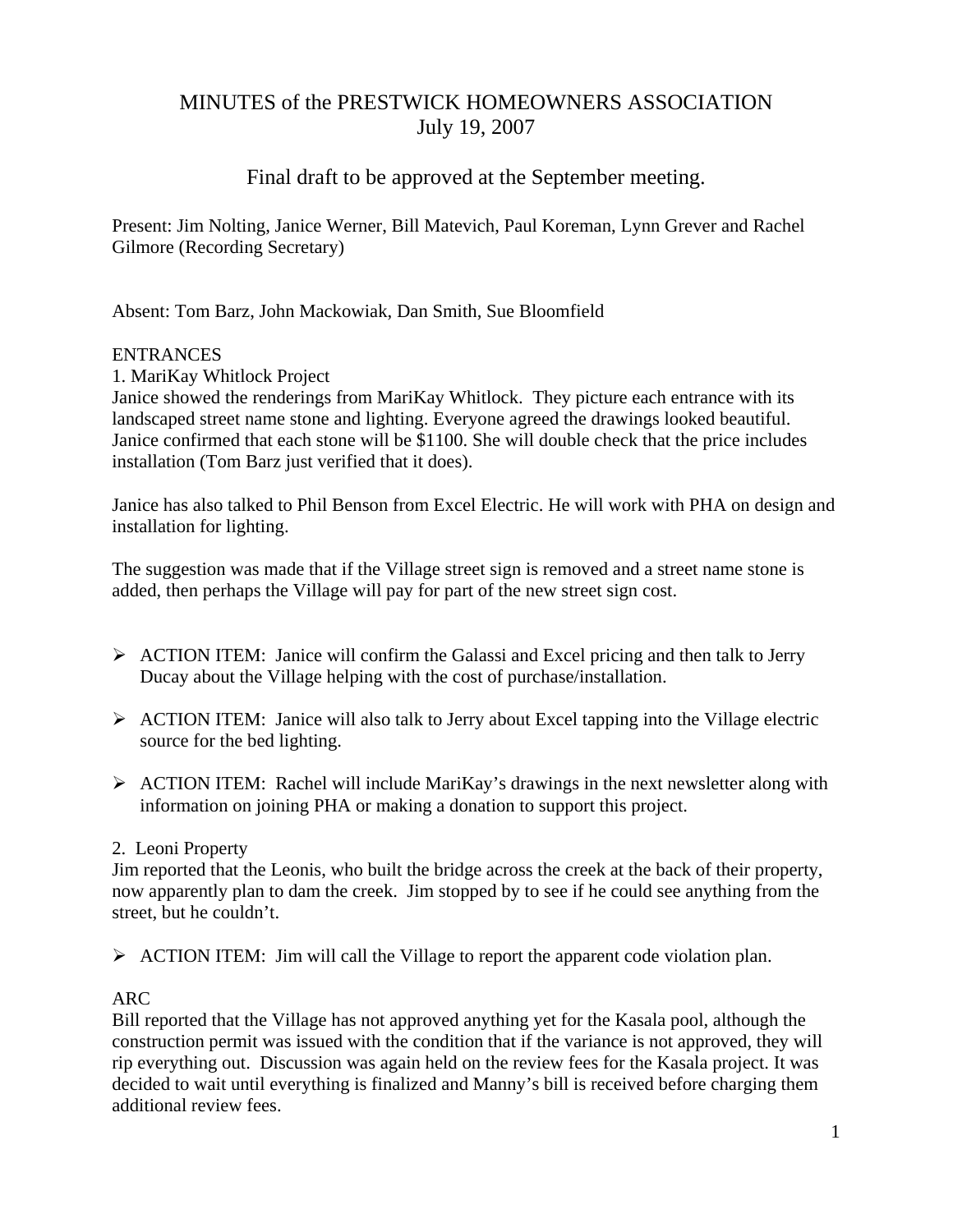# GOVERNMENTAL

### 1. Open House Signs in Car Trunks

Jim reported that he is now seeing realtors who put the Open House sign in the car trunk and park the car on the street. Discussion was held about how allowable this is. The Board decided to continue to talk with/call realtors who do this, as signs in trunks are still in violation of the "no sign" policy in Prestwick.

# 2. BETA

The BETA meeting is in August. Bill and Lynn will sign up volunteers at the St. Andrews Way block party in August.

# SOCIAL

No report.

# MEMBERSHIP

Jim reported that the directories were mailed out the week of July 16. Rachel needs a copy, as well as an ad insert copy to send to advertiser Robyn Greenfield.

- $\triangleright$  ACTION ITEM: Lynn will make a copy of the membership form from the directory and put copies out at their block party.
- $\triangleright$  ACTION ITEM: Tom's office staff will create an email database so that PHA will have an easy, electronic distribution list.

# **SECURITY**

No report.

# WEB SITE

Discussion was held about the web server being down. Jim has not been able to find out why or when it will be back up. Jim mentioned that Tom sent him a template for a web design/hosting site.

 $\triangleright$  ACTION ITEM: Paul will call Sue about Travis working on the web site.

# NEW BUSINESS

# 1. 2nd Quarter Budget

Jim reported that the checking/savings balance as of July 13 was \$32,000. There is a budget of \$27,000 for the year. So far, there have been about \$9,000 in expenses.

Upcoming expenses include the entrance stone landscaping (\$7,000 budgeted for landscaping, only a small portion of that has been spent). Paul noted that PHA can save money by having the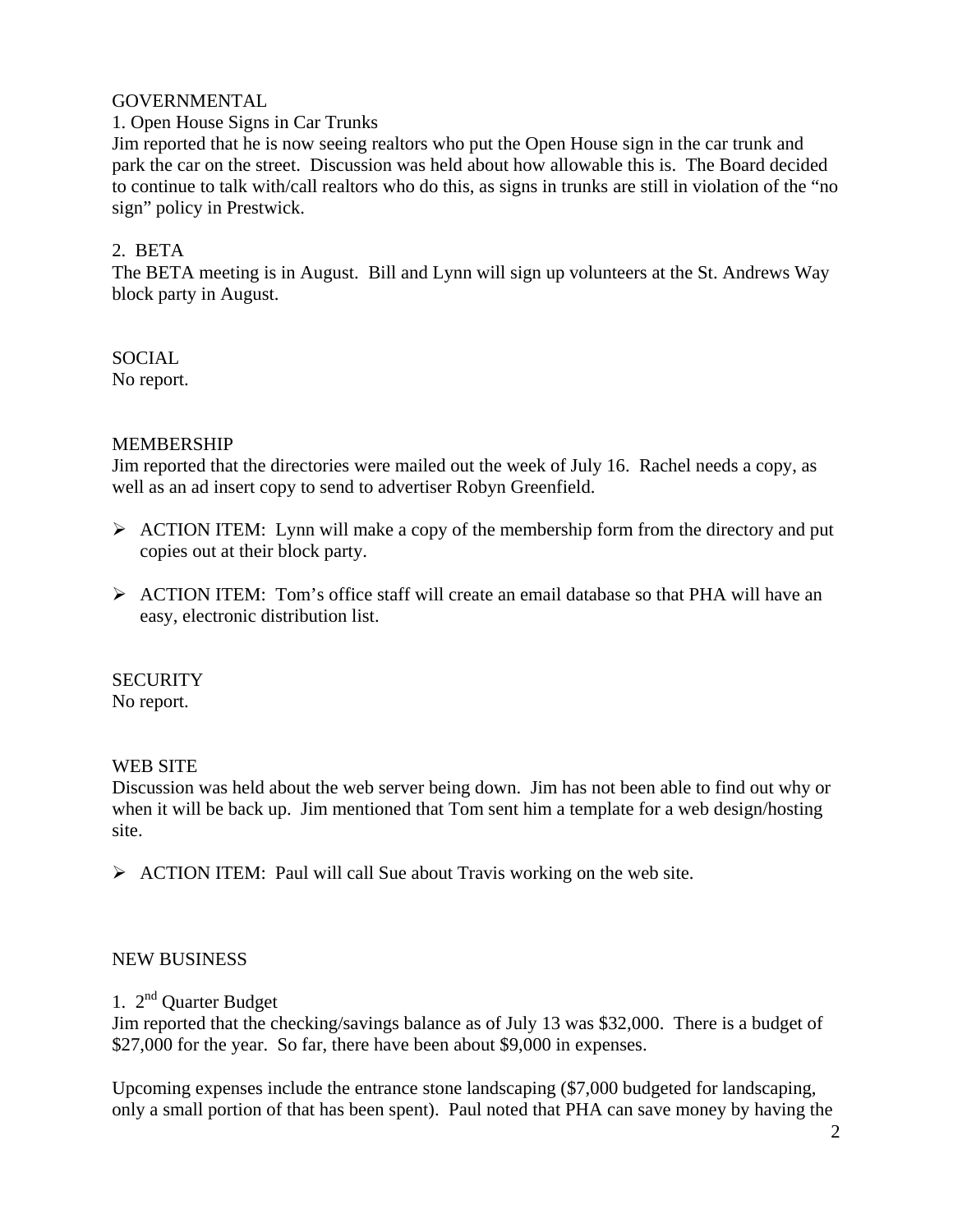work done just before the ground freezes and then any remediation can come out of next year's budget.

Jim also noted that we've spent \$2,000 of the \$2,500 in the architectural review line item. There should be some revenue coming back in to that fund, however.

# 2. Next Newsletter

The Board decided to send the next newsletter at the end of September/early October. Beautification nominees will be highlighted in that edition. The article will refer people to the PHA web site to look at photos of the nominated gardens.

 $\triangleright$  ACTION ITEM: Jim will publish a budget status report in the next newsletter so people can see where their money is being spent.

# 3. Turn in a Neighbor

- $\triangleright$  ACTION ITEM: Paul will review all nominees (6 to date) and create individual award categories for recognition. Rachel will list these in the next newsletter.
- ¾ ACTION ITEM: Paul will also get photos of nominated gardens to put on web site.

# 4. Unkempt Properties

Jim has received several complaint emails. The Board reviewed and approved a sample letter Jim would like to send to violators.

 $\triangleright$  ACTION ITEM: Rachel will email Jim PHA letterhead to use for the letter.

# 5. Softball Tournament

Lynn reported that the tournament is Sunday, August 5. Discussion was held about fielding a team, but too many people were going to be out of town to organize a team. Jim offered to make a donation to cover the entrance fee and just send it in on behalf of PHA for the charity selected for this event.

 $\triangleright$  ACTION ITEM: Lynn will email Jim the softball information.

6. Polling of members about property maintenance issues

No discussion since Mack was not present and this was his agenda item.

# 7. Social Gatherings

Discussion was held about hosting an informational program about identity theft with Officer Bender of the Frankfort Police Dept. It was agreed that March may be the best time to do this and would coordinate well with a membership drive, since PHA dues would be due then.

 $\triangleright$  ACTION ITEM: Janice will call Officer Bender to set a date.

The Board discussed the Oktoberfeste event and agreed they would like Sue to coordinate PHA's participation in that PCC event again this year.